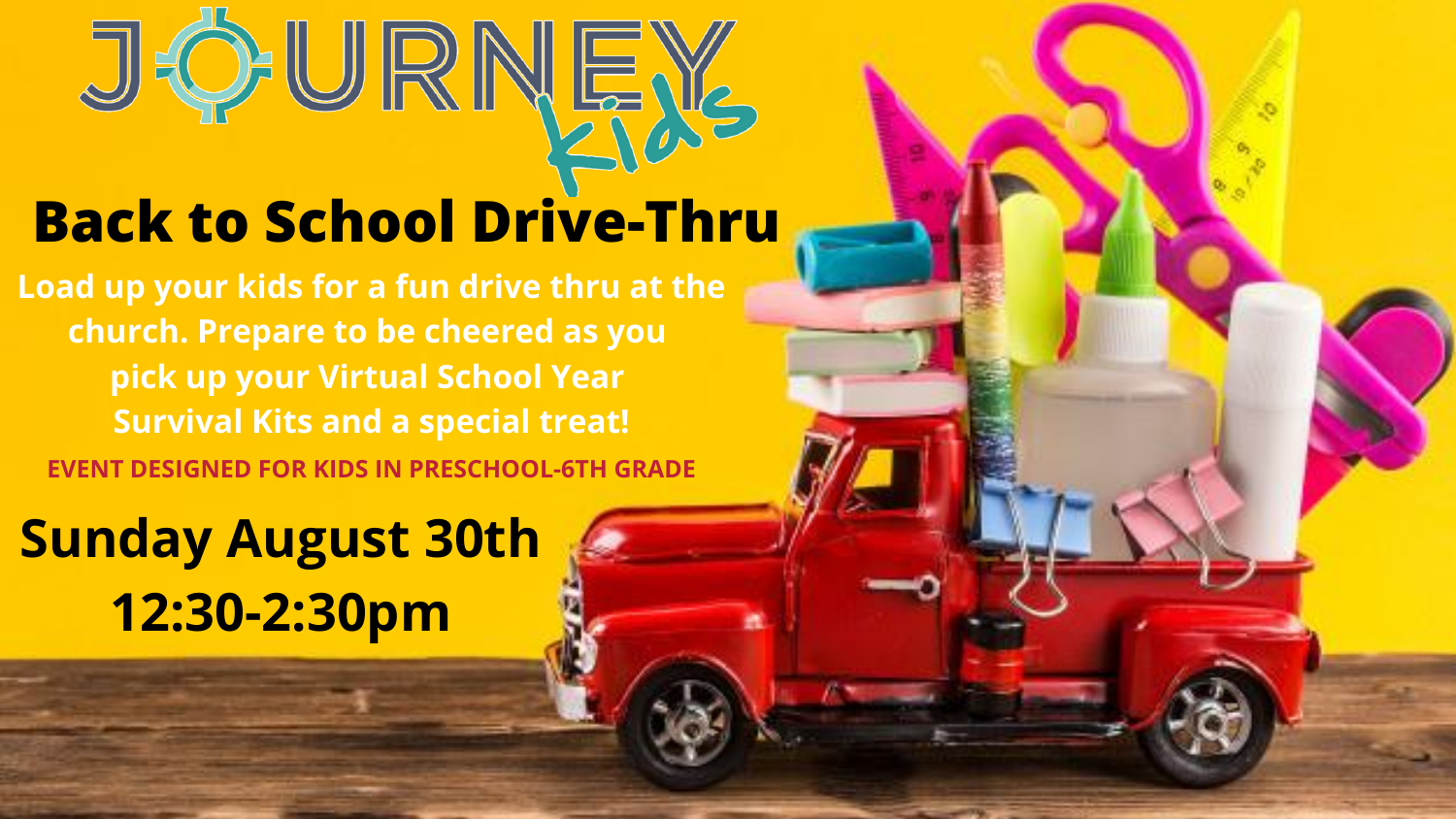

### **Contactless Check-in Process and Updated Greeter Responsibilities**

● Families will enter the downstairs lobby and will wait for an available Journey Kids

○ While waiting for a JK greeter to assist with the check-in process, families will wait at designated spots on the carpet. Social distancing markers will be spaced 6 feet apart and applied to the floor leading up to each check-in station. ● There will be four check-in stations including one New Family check in station ○ Check-in Station 1 will be the rolling cart with the desktop computer(s) and

○ Check-in Station 2 will be the middle table under the tv and will have one iPad

○ Check-in Station 3 will be the rolling cart near the stairs and will have one iPad

○ Each check-in station will also have an assigned infrared thermometer. Before initiating the check-in process, the volunteer will **WARMLY GREET EACH FAMILY** and then explain that our new Health Policy mandates that each child and volunteer have their temperature taken before entering Journey Kids. The volunteer will then take the temperature of each child that will be entering

- Greeter to check them in.
	-
- - printer(s).
	- and printer.
	- and printer.
	-
- computer keyboard, and printer.
	- Journey Kids.
		-

○ The New Family Check-in Station will be next to copier/to the left of the Walkers Room door. This will include a rolling cart, premade visitor name tags, and Journey Kids info cards for new families to pick up if they are interested. ● Each check-in station will be manned by a Journey Kids Greeting Team volunteer. The volunteer assigned to each check-in station will be the ONLY person touching that iPad,

> ■ If their temperature is higher than 100.4 they will be asked to stand over in the hallway next to the mens bathroom/outside stairs for a children's director to re-take their temperature a few minutes later. If their temperature is below 100.4, they can proceed with the check-in process. If their temperature is still above 100.4, they will not be permitted to check into Journey Kids that day. They will be asked (by the children's director) to join us at home for our online services and invited to come again in a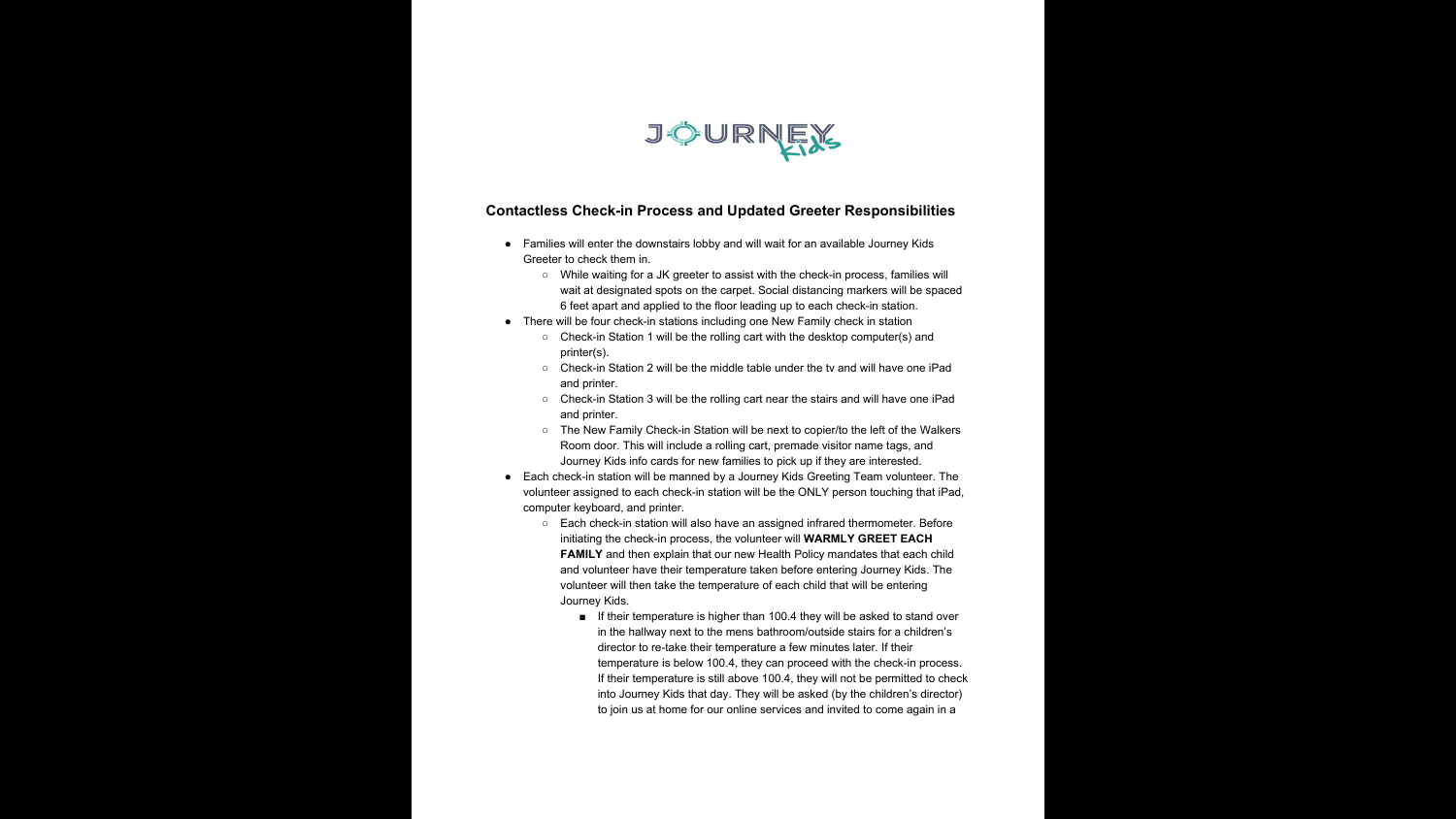

## **Health and Wellness Policy UPDATED FOR COVID-19**

Please stay home and join us for online services if you have been around anyone who has tested positive for COVID-19, or have experienced **any symptoms of COVID-19 in the past 14 days** including:

\*A temperature of 100.4 or higher

\*Cough/sore throat/shortness of breath

\*Unexplained rash

\*Congestion or runny nose

\*New loss of taste or smell

\*Headache or body aches

\*Vomiting/ nausea/ diarrhea

### **PLEASE NOTE:**

Every staff member, volunteer, and child will have their temperature taken before checking in to Journey Kids. Anyone with a temperature of 100.4 or higher will not be permitted to check in.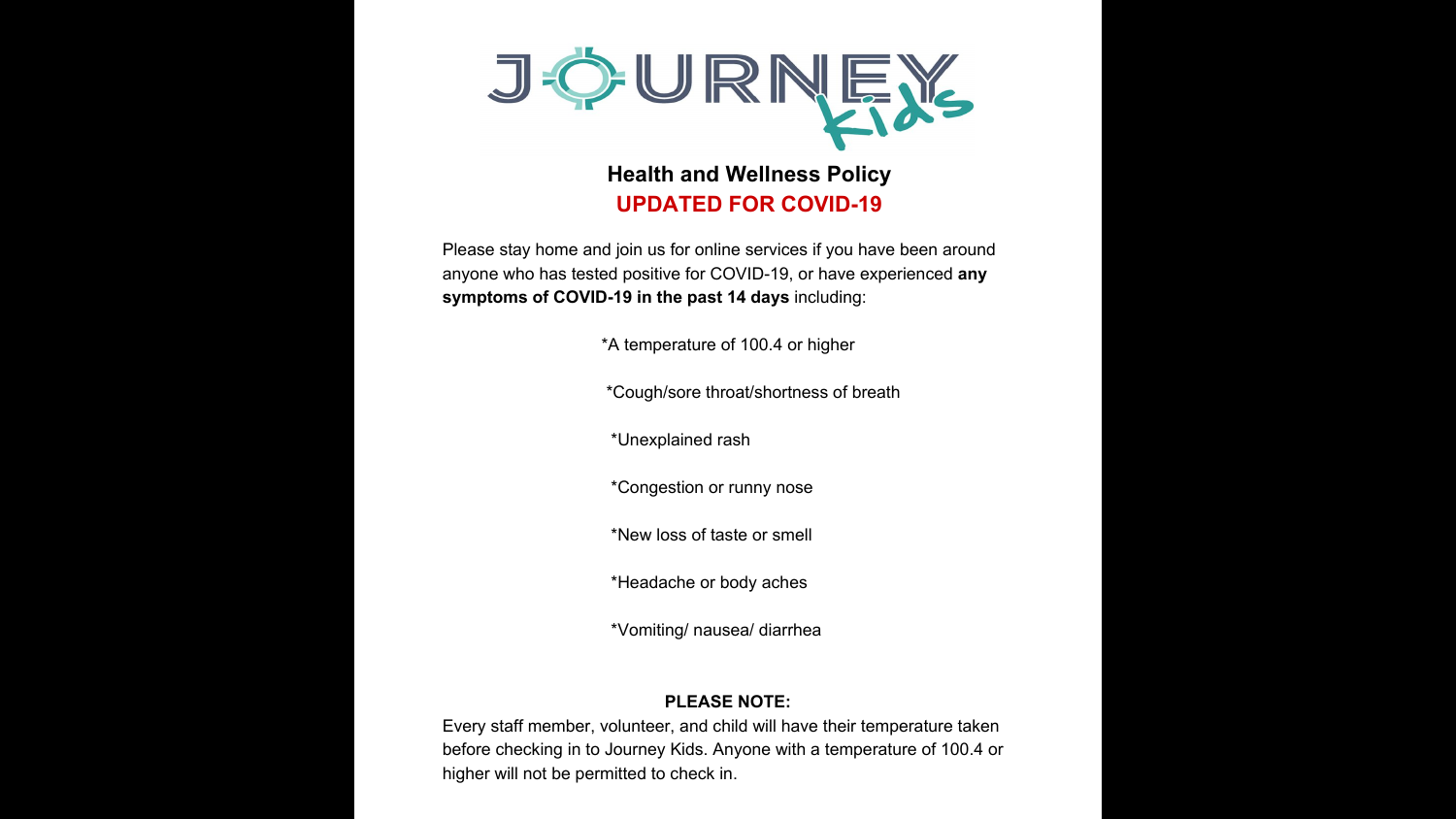

## **Back to (Virtual) School Drive-Thru Event Survival Kits**

### **Teacher/ Parent Survival Kits**

- Bottle of hand sanitizer
- Full size Hershey's Chocolate Bar
- 2 blue pens
- Travel size packets of Advil
- Nips Coffee Candy
- 2 Instant Coffee Packets
- 2 Stress Relief Tea bags
- For Teachers: Teacher Survival pouch
- For Parents: Supply pouch
	-

○ Maybe include printed copy of a Parents Prayer for new school year

### **Elementary Student Virtual School Year Survival Kits**

- 9x12" dry erase board
- Dry erase marker
- Earbuds with Mic
- 8 pack of Crayons
- $\bullet$  2 #2 Pencils
- Ruler
- Fun Pen
- Silly Putty
- Pouches for supplies, big enough to hold dry erase board
- September Memory Verse Window cling (Orange curriculum)

### **Preschool Student Virtual School Year Survival Kit**

- Package of fruit snacks
- Ollie the Owl coloring book (Orange curriculum)
- 8 pack of crayons
- Ollie the Owl tattoos (Orange curriculum)
- Silly Putty
- Gallon Size Ziplock bags

\**Other than the items purchased from Orange, all other supplies were ordered from Amazon.*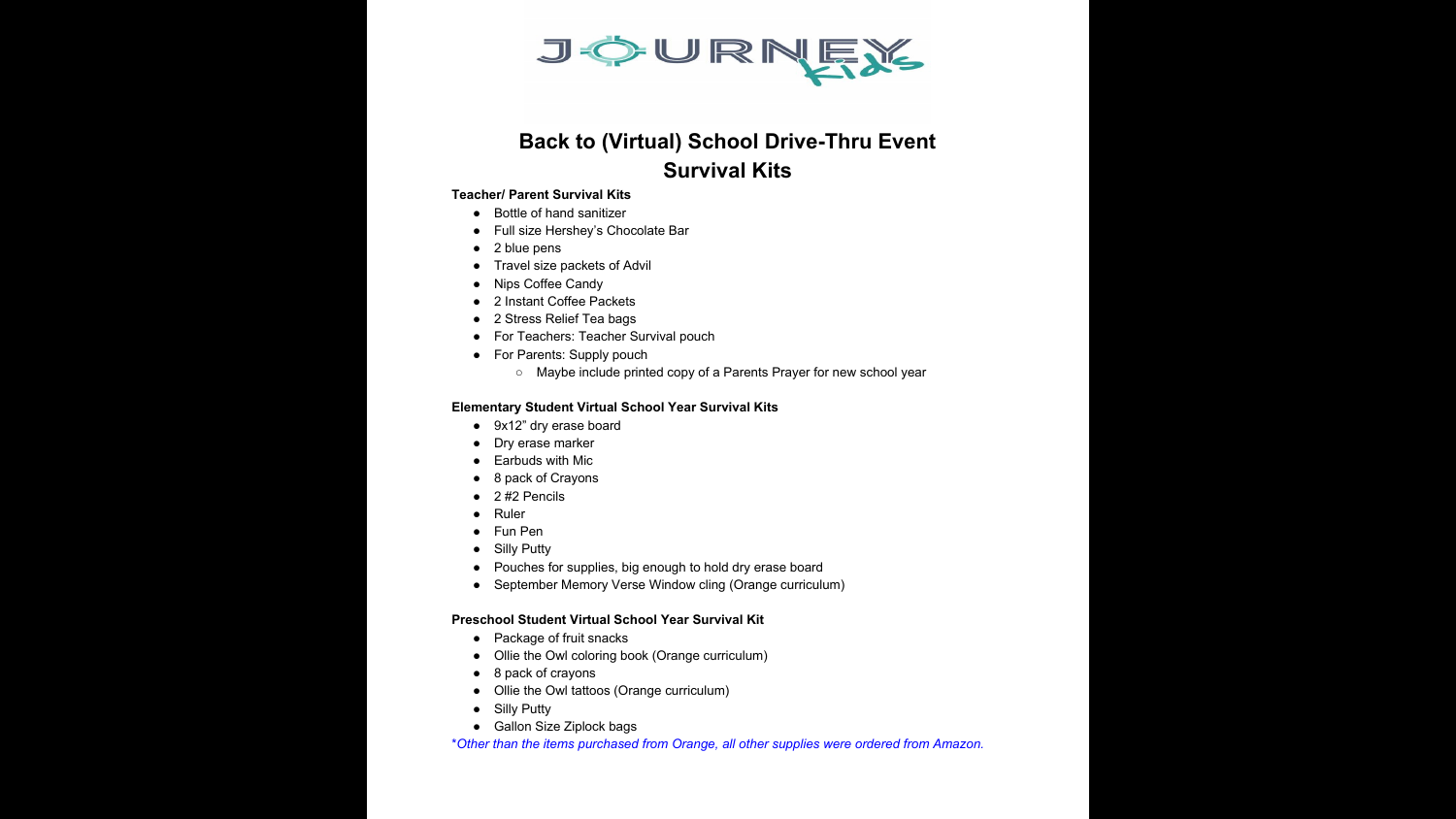### Cleaning Checklist for Between Services (CDC recommended)

- **Countertops**
- **Tabletops**
- Drinking fountains and sinks
- Any toys or electronic devices that are out
- At the welcome desk, all electronic device
- Door handles, cabinet handles, lightswitch handrails
- Changing tables (nursery only)
- Cribs, cots, swings, and rocking chairs (n

| Task                                                                                                                                                                                                                                                                                                                                                                                                                                                                                                                           | Complete | <b>Initials</b> |
|--------------------------------------------------------------------------------------------------------------------------------------------------------------------------------------------------------------------------------------------------------------------------------------------------------------------------------------------------------------------------------------------------------------------------------------------------------------------------------------------------------------------------------|----------|-----------------|
| Using the CDC-recommended sanitizing solution and paper<br>towels, wipe down the following surfaces in your assigned area in<br>between services. You must wear gloves and a mask:<br>Countertops<br><b>Tabletops</b><br>Drinking fountains and sinks<br>Any toys or electronic devices that are out in classrooms<br>At the welcome desk, all electronic devices<br>Door handles, cabinet handles, lightswitches and<br>handrails<br>Changing tables (nursery only)<br>Cribs, cots, swings, and rocking chairs (nursery only) |          |                 |
| Bathroom cleaning (between services):<br>Clean the bathroom sink areas, including faucets,<br>$\bullet$<br>countertops, and paper towel dispensers<br>Disinfect toilets (including potty chairs, etc) and diaper<br>pails.                                                                                                                                                                                                                                                                                                     |          |                 |
|                                                                                                                                                                                                                                                                                                                                                                                                                                                                                                                                |          |                 |

- Clean the bathroom sink areas, including countertops, and paper towel dispensers
- Disinfect toilets (including potty chairs, et pails.